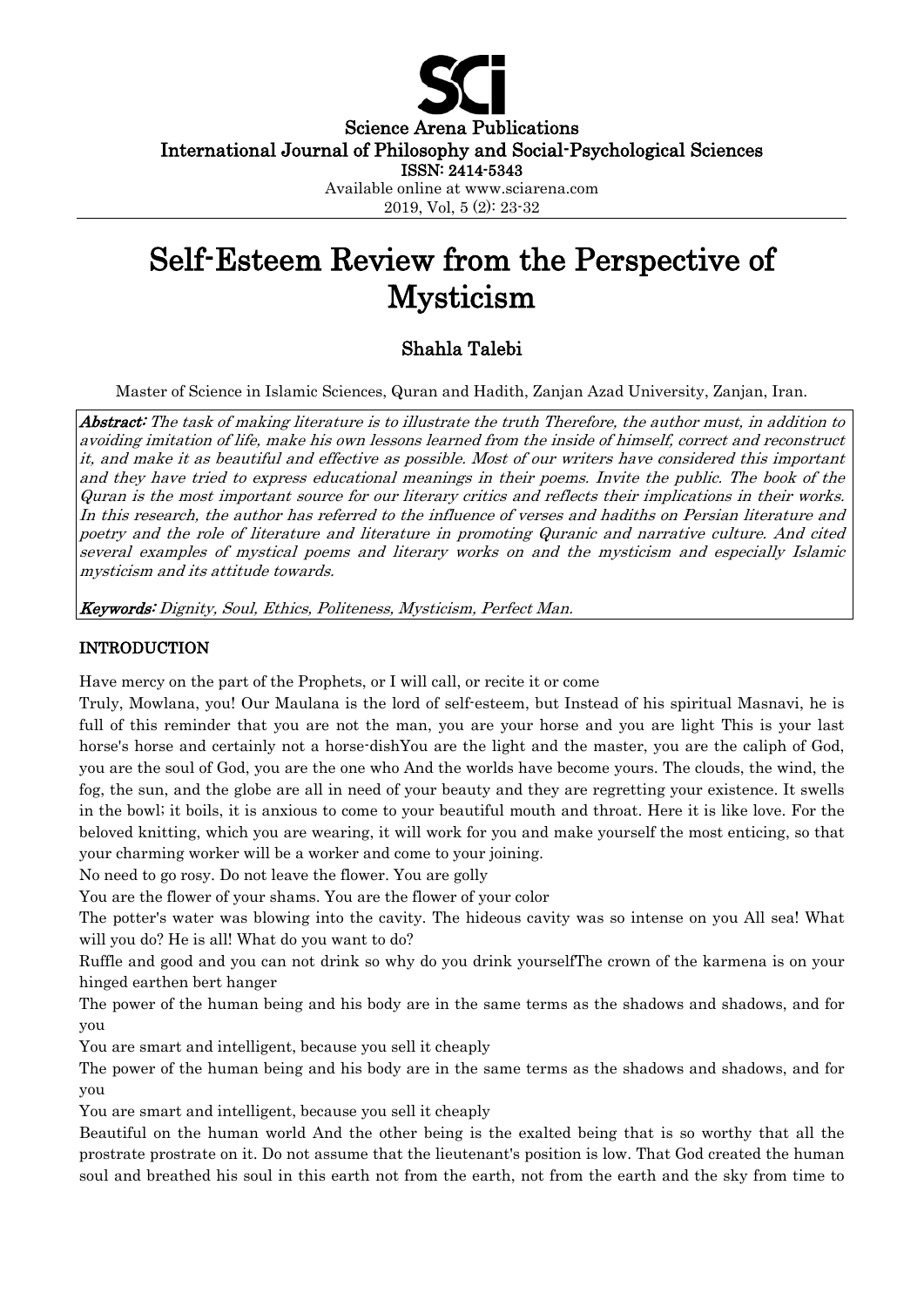time, but from his best creatures to prostrate themselves to this new place - you - and praise his high authority.

O man, where do you stand?

The story of the creation of man by God is a great storyteller. God was alone. There were no creatures in it That he should be proud of as he should. That he should be proud of as he should. To paint his beautiful beauty in it. One like that. In the meantime, he worked on and he began to invent a creature that knew what beauty would be. The particle, slowly slowly, softly made the sketch, and screwed up the art. The human body is complete. What a beautiful creation you have created, unparalleled Lord. The angels wondered how exalted and dear God works!

God said, wait. That has surprised you Nothing Then she lifted her lifeless body and embraced her. Then he laid his lips on the lips of Adam, and breathed in his soulful blessing upon him. Man (you) was born. He opened his eyes and it was a beautiful moment when the eye was in the eyes of God. Welcome to a human being whose first look at the most beautiful view opened.

The dry and unconscious eyes of man were teared from this meeting. - My mental tears from my point of view - God Almighty taught human beings a language that was a cipher between yourself and man (you) whose sign is tear.

a God, let our heart beast be waxen, and let our groan be happy

Then he said to man (you): O my dear! Oh my beautiful! O my heart and soul! My victim! Know that never and never will you leave me out of my arms. I'm closer to you than the neck of the neck. And you are with me everywhere and everywhere.

And you are with me everywhere and everywhere. Was the man eager to know what the package was?

This is the most valuable thing that he will have A gift from God Almighty and Beloved La Jazal What can it have the value that God will give as a gift to his dearest (you)?

Yes, that was the gift of .

The motive that influenced the choice of this title and determined the author's determination to investigate the subject, focusing on the interactions between religious, cultural and national doctrines, and the precision that means that our Iranian Muslim people have always been clear from the eye of divine knowledge and The themes of the verses and narratives are confused with their cultural, literary, and mystical themes. Thus, we have achieved a rich and rich culture. Throughout the history of Islam, our thoughts and morals, the Muslim nation, have always been influenced by the recommendations of scholars and scholars who have grown up in Islam. It seems that due to the above reasons, due to the necessity of continuation of religious teachings and the necessity of adhering to the moral values and qualities of any research, consideration and reminder in these fields is worthy.

#### definitions

Self-esteem: It is that man is the guardian of his own dignity and does not spoil his supernatural value with destitute desires and unstable desires.

Dignity means firmness, firmness and impermeability, and does not conquer, crumble, and not loose. It is a dear person who does not allow the humans and humans to penetrate the heart of his heart and his personality.

Someone has the self-esteem to maintain his human identity against the crushing impacts of corruption and ruin, and this, in the shadow of self-knowledge and awareness, does not provide human and spiritual value to mankind.

Dignity means the ability to rebel

Raghib says that dignity is a condition that prevents human being from being defeated.

Tavasari also considers it the best of earth.

Self-esteem is that you know and always remember who you are and what you have and what you will do. Remember that those days that you had in Golshan Faghani, among the tulips and the flower of the nose, round it, burning the candle, the butterfly of the foot of that cedar was a tear of tears! And we constantly seek to appreciate the magnitude of our gift and the magnitude of ourselves, until the day when it is linked to it again and again.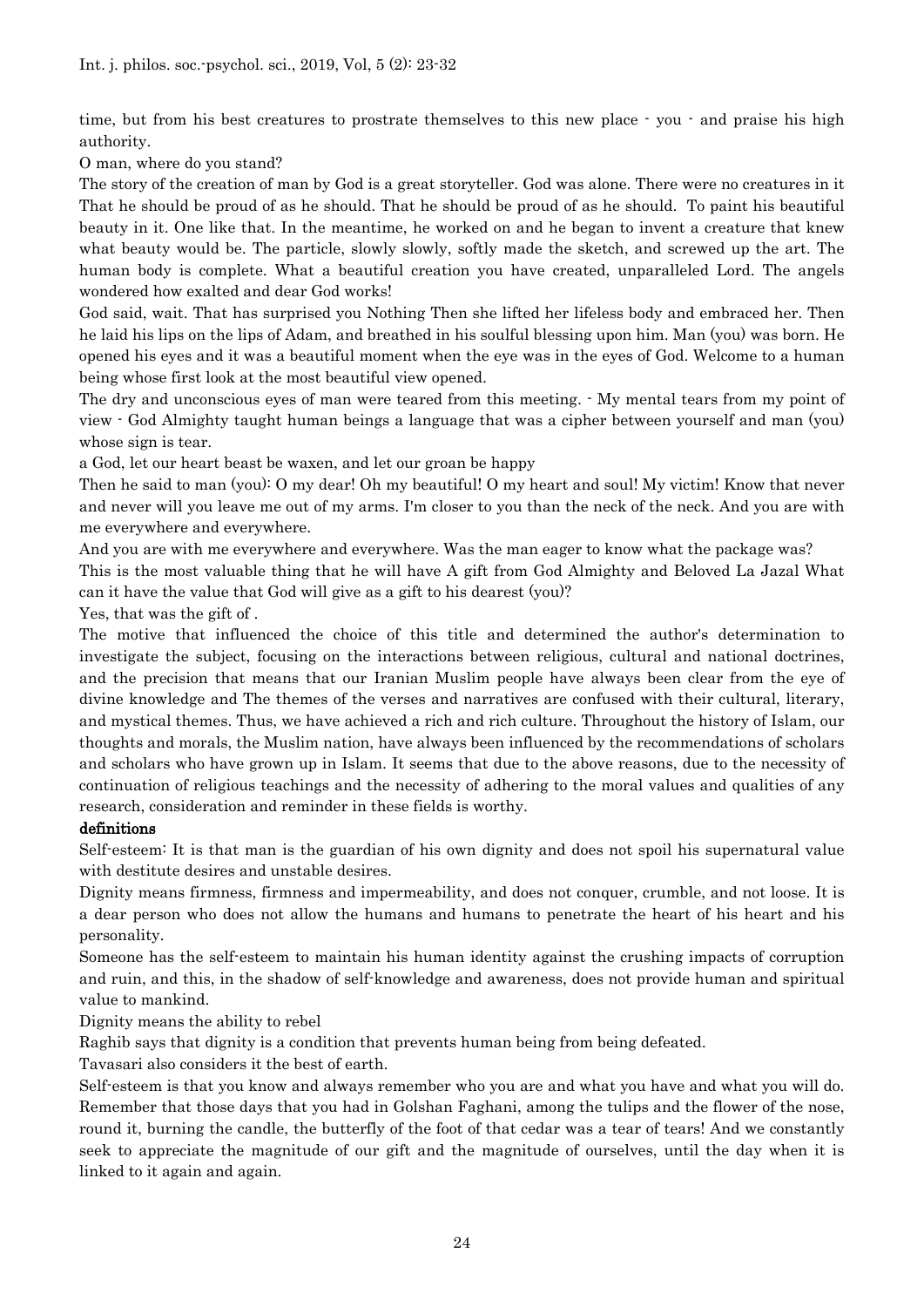Learn to love the wine.

A lesson from lover to beloved...

And regret it is to those neglected people who do not differentiate themselves with their own body, and their lightness and spirituality are captured by this tone and deceit of the world of worthlessness. The philosophy of fasting and Ramadan is the same as knowing this is your horse's horse's horse's ride.

May we all succeed in closing our mouths to open our mouths.

Do not eat, we may be able to light

The foundation of mysticism

The basis of mysticism is to find myself true and I am real That is, I dreamed my imaginative curtains, and I was imaginative, and getting to me real, that is, losing myself, making yourself wrong, losing yourself, losing yourself, is a meaning that makes it very good

One of those excellent interpretations and parables that is fairly a masterpiece is an allegory that Rumi has stated that you know that he mentions the article as an allegory in this regard that a man himself is wrong with his own self Or say that your spiritual and spiritual aspect, which is real, makes a mistake about the aspect of the soul and the soul, that is, it imagines itself.

Rumi is a strange man in expressing these delicacies, saysDo not house on earth

Do not work yourself alien

Alien cyst, your soil tone

It's crazy for you

Says you have a lifetime for you and you work for yourself and you imagine working for yourself so you can make you fat and sweet.

Gohar John is a fat drink

Move between the muscles of the body

It's time to die

Mask Rabbert Monster Dippers

What is my skin is clean?

Our commentary went from small war to great war

We killed the mountaineers, we were offended by the hostility of Zoe Better on the inside

Killing this is not wisdom and intelligence. The ramp is not the back of the rabbit

Hell is the breath of the dragon, and it's not a joke to the seasThe seas are in the drain, it's not burning

The stones and infidels are coming to an endHe does not come from several foods until he is right. Let him know this

Garlick Garris says, it's not just your fireHe smashed the universe and pushed me on the stomach

He is right to step down from the place where he resides from the prisoner

Because it is hell, this breath is always in the natureThis step was right, and he took his arrogance out of his own right

Do not strike at the arc. If the right arrow is the arc, the beams are restored

Get it right, because you're right in the direction of the bow

Because I woke up, I turned myself into a battle insideThe height of my heart is the jihad, or the prophet of the jihad

I will give you strength and I will cut off the needle. This mountain is a ghostMilk that has broken the queues is trying to break it[1](#page-2-0)

Perfect man from the perspective of mysticism

There was no complete human interpretation of Islamic literature until the seventh century AH. This interpretation is very much in Europe today, but for the first time in the Islamic world this interpretation has been used in the case of humans. The first person who poses a complete human interpretation of human beings is the famous mystic, Muhiddin, the Arabic of Andalusian Takai Mohiuddin Arabi is the

<span id="page-2-0"></span> <sup>1</sup> Morteza Motahhari Seresht, p. 163 and 164, allegories and poems of Rumi's Masnavi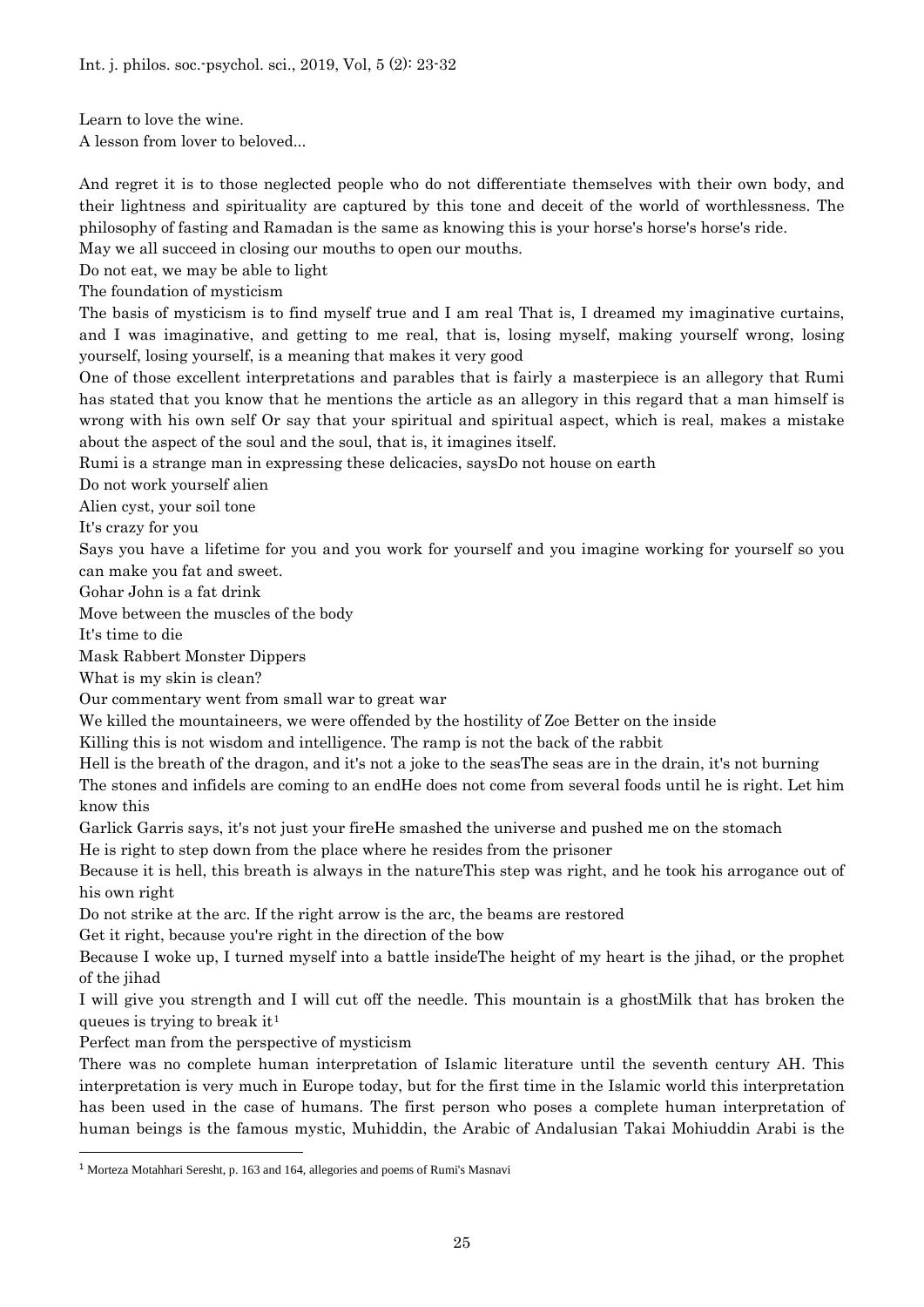father of Islamic mysticism, that is, all the mystics that you have among all Islamic nations since the seventh century, including the Persian-language mystics, are students of the Mahdi al-Din school Rumi is one of the students of Mahdi al-Din school. With such greatness, he is not mystical in the face of Mu'id al-Din Mohiuddin, a Arab man of the descendants of Hatam Ta'ai, and of Andalusia. All his travels were in Islamic countries and he died at dinner. The grave of Mohid al-Din Andalusia, a diner who dances to him as a diner, is in Damascus. He has a disciple called Sadr al-Din, which is the greatest mystic after Mu'id al-Din. The fact that Islamic mysticism has become scientifically scientific has become very difficult. The product of the work is Mahdi al-Din and Shrouh Sadr al-Din Qunavi.

Contemporary Maulvi is Sadr al-Din Qunavi. Sadr al-Din was in the mosque of Imam Jama'at, and Rumi went and followed him. Mahdi al-Din's thoughts have been transmitted to Rumi by Sadr al-Din Qunavi.

One of the issues that this man posed was the issue of perfect man, but of course he has proposed it from the point of view of mysticism. Particularly one of the questions that Mahmoud Shabestari famously owns a very excellent and valuable literary system, such as Golshan, is a complete man who has responded with a mystical view.

So the first person who poses this issue with the full man's word and expresses this with a particular mystical viewpoint, he is, others have expressed the perfect man in their own way (Morteza Motahhari, Beata).

He turned to the darkness of the Nisites, and then heaven and valleyFrom the other side of the world, I will give you the crown of God to God

The light of love was on his side, so he turned to Jonas Vera

You said that you were a bad guyOur servility has come to you as you like

The throne with your seat, you asked, both of them are decorated with yours

The sky, and the throne, and the meaning of yours, are the point of your particlesCreation Begin The first and last system is all

One day, you said O you, Nurdel and Ian!

You've been found dead and tired of me

The Seventh Gordon is the flamboyant point of the Throne and the Death Row of EnwartYou cleared all the universe of the destitute

The smallest soil of Kuwait is Adam. Light is a clear envelope of the universe (Attar Nishapouri, Beata).

The Difference Between Human Life and Perfection

Some human beings are deserving of their full accomplishments; they use the Islamic teachings and ethics, use the jurisprudence and the association of Islam, use the material, and some people do not have the perfect and complete desires of all the blessings of divineIt does not have the perfect and desirable purpose to use all the divine blessings. If they do not use it, its origin is not that God has blessed others with the use of the world for humanity in terms of merit and mercy. If our uses in this world are exclusive to the material, we have no difference with the animals. If there is no obedience to God, the human being is the worst. If a person has spiritual uses, the use of prophets and parents, scientific and moral uses, the use of divine power from the moral morality of humanity is somewhat different from animals, and this function of your will (Baha'u'l-al-Dini, The Ladder of the Sky)

Self-esteem in other cultures and religions

# Self Knowledge

A man has suffered great pain since the day when he lived on a vast earthly land.

1. From within, he was in the pressures of natural instincts, hunger and thirsty, tired, sick, wished, and did not want to. And these are all the suffering that comes from the continuous human being And hardly harassing her, the end of the quest for humans is to respond to these sufferings. And with his pain and inner wounds, he lays a lilac to keep them short and long, and stomp them, and again, as they often come and see. And again and again, it can be said that man in this long and prolonged life, his glorious and uplifting life, suffers the same struggle with his own enemies and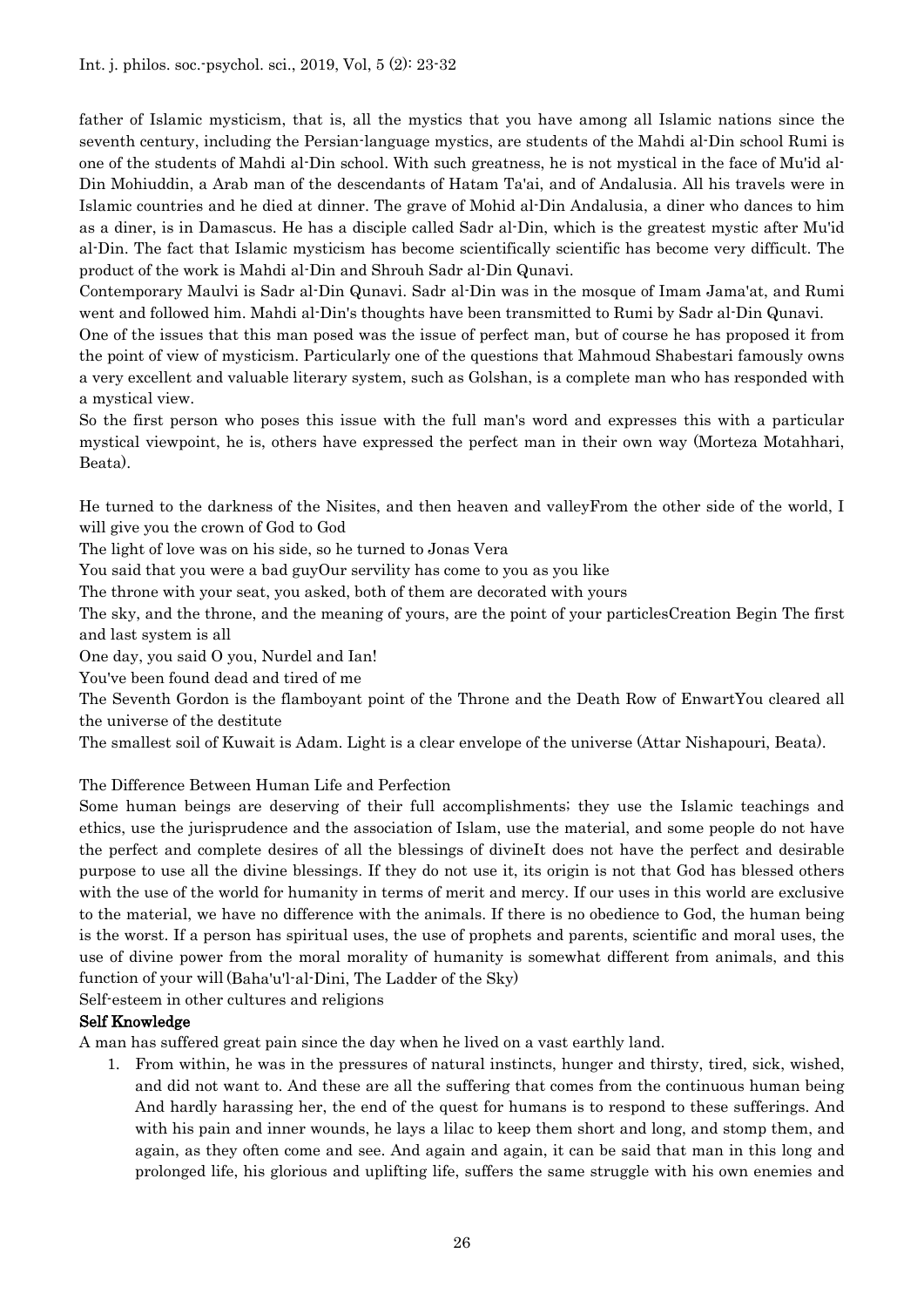intruders. And it may be that they considered them a larger enemy and called this struggle as And humankind has grown from its earliest days and has come a long way toward reducing or even suppressing these annoying enemies within itself. And weaknesses, and many displays and austerities of Hinduism and Buddhism are based on this foundation, and in a short word, that breath or more clearly is a suicidal language.

And from the time of the foreboding and Christianity of the building of the monasteries of worship and the late hermits in the mountains and distant deserts following this phenomenon has arisen. And among these, the instinct of ambition and supremacy in the human body is a blessing of conscience that he suffers more and more painful for him. And this flames of inferno flowing from within him dampens the world of mankind and encompasses everyone as a power and capital. Which today appeared in American capitalism and his zarande and brought a large group of people to the other, and caused the other to be struck down and made the whole of the continents very fearful. And on every side the roar of cannons, mortars, fire bombs, and saves bombs for the destruction of all humankind, and all the hearts are hurt and have eyes on each other.

- 2. Extreme hardships against the person who causes him suffering and pain, abundant mountains, mountaintops and widespread seas, dry and burning deserts.
- 3. Predatory beasts and insects that have been and are a long time ago around the human race, and a great deal of all the men in this struggle have always been and are Human beings have always struggled to prevent these difficulties and open up among these hardships in each period. Greek philosophers were bombed in the light of the torches. And established theoretical wisdom for human insight in order to smooth the difficulties of himself and, by the commands of wisdom, to comfort and practice the deities within him. And Plato introduced his republic to the treatment of human inconsistencies and presented a rational version to humans. And the result is that if all the human beings who are adorned by the philosopher, and the insight and the glory of all of their intolerant ethics, see their happiness. And they went away from the suffering and pain of the world, but the Hindus of the Hindus and the philosophy of the Greeks only learned a few of the humans who, in each period, were so few that were ignored in the masses of human society. And their general pain and suffering continued to lie in the face of a man who was caught by a man, so he sheltered, and Plato hid himself.

In the long history of man, only the prophets who penetrated the masses of the masses through the version of their scriptures, killing the sufferings and putting on the wounds and providing therapies for pain.

And the Prophet of Islam, who was the end, was the most proficient in this field, and his holy scripture, which is the Holy Qur'an, is the most complete and healing (57) The people of course come to you for guidance from your Lord and Guidance

A person has hoped of suffering and pain in religion for a long time and he has a tendency towards religion and has used every tragedy to cure any pain and comfort and many professors have misused this inner tendency. And at any time, they paid attention to religion and caused the people to come and create paths for the revelation of wells and mislead many livelihoods and many people, but Islam opened the way with the beam of the Holy Qur'an and built a well to get rid of

Ethical Values in Buddha, Sikh, Judaism and Christianity

One of the most important attributes of the Buddhists is the increase of consciousness or consciousness of what is going on in their minds and hearts towards others and in the general world. Ideal personal traits are summarized in a list of six or ten paramitaes (or set goals) or perfection.

1-generosity 2- ethics 3- asceticism 4- reasoning 5- strength 6. tolerance 7-truth 8-decisiveness 9 compassion 10-dignity

The text below gives a general overview of Buddhist approved personal traits:

A friend who likes friendships, is good at talking, is far from greed, has understanding and is better. (Komaraei, The Treasure of Shiite Studies)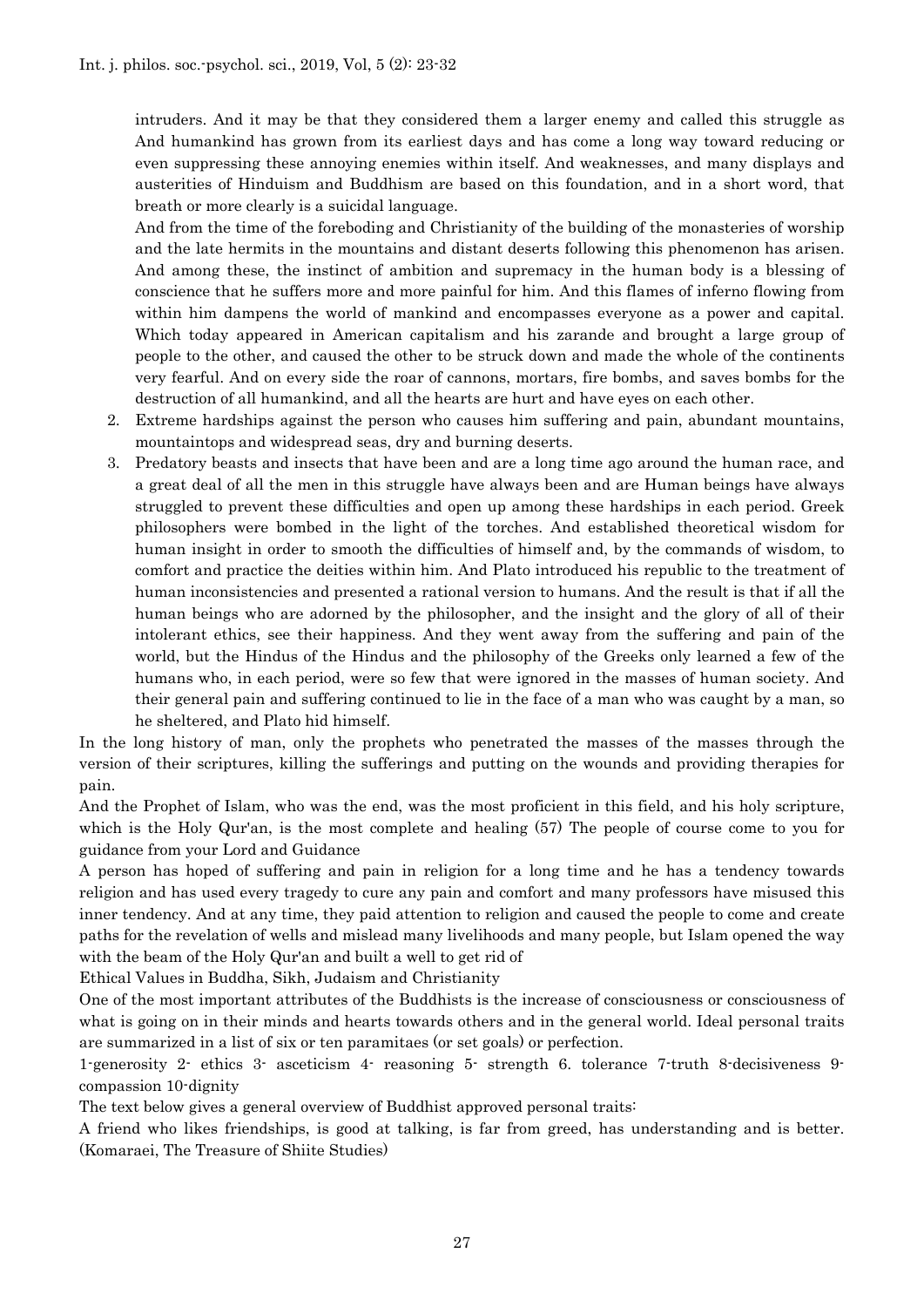One of the best descriptions of personal traits that has been encouraged by Sikh's teachings has been written by Professor Uttarsing.

Good traits are not abstract or passive, but a space that must be fought with endless work and endlessly. With virtues, social interaction with good people flourishes and serves others. Flaws in isolation are mutually exclusive. Most importantly, the virtues of Sikhs should be an example of honesty in thought, speech and deed. The truth of everything is superior, but it is from the higher, the living together with the truth. Sikhs must be modest in understanding an unparalleled majesty, like God. It must, however, continue to work with the Santoucus (that is, contentment) without inconveniences of apparent failures (Vermansky et al., The Love in the Six Religions of the World).

In the Torah, the Jews were ordered to love their neighbors as their own (the Levites' journey), the great rabbi of the second century, when in response to the questioner: All Judaism is summarized in the following sentence: Do not distract others from others, do not take what you do, in fact, set the boundary criterion Professor Rabbi Moussa bin Maimou has identified an example of goodwill. He shared the poor on his own, and thus preserved his love and dignity (Vermansky et al., The Love in the Six Religions of the World).

Love is the highest Christian virtue on this glad name of affection, which is a sign to Christians who face a life-threatening and negative life. Christianity knows the seven virtues which are very close to the fruits of the soul: the three virtues of Lahutic: faith, hope, love, and the four main virtues: devising, justice, moderation and stability (Vermansky et al., The Love in the Six Religions of the World).

## Mystical ethics in christianity

Although mysticism typically requires an experience in which the mystic acquires a certain insight or understanding (whether through meditation, through prayer or through immediate illumination) But there is no comprehensive exhaustive description of its nature. This essay is mainly about the types of mysticism that are accepted by the public and the ethical debates that have emerged in the elaboration and critique of those types. The relationship between morality and mysticism varies over time, time, and traditions. Although this essay primarily deals with the relationship between Western philosophy and various Christian mystical traditions, the use of the term Mysticism does not take any special thought about the nature of the mystics, their experience or their own experience.

An extremely effective blend of mysticism, ethics, and metaphysics emerged from the writings of the Neoprath philosopher of the third birthday, Plotinus- (205-270) Plotinus believed that any existence in the Fayzan unit was found, and the goal of the person who was philosophically illuminated is to achieve a return in person to the unit. The achievement of this meditation and presence requires the liberation of the soul from the constraints and material motives. From this perspective, ethics is the task of establishing order in a person and society, centered on the virtuous life of wise men.

Miracles of human nature, limiting lust, and setting up a system that opens up the moral order of existence, albeit in a limited way. Although virtuous life is inherently good, but the end is not human. When the philosopher becomes more enthusiastic about meditating and attending, he frees himself from public life. And by breaking this life, it takes another life, that is, the life of the gods (Aneda, A, 2). Plotinus, using the book of the tenth of Aristotle's Nicomachean ethics (322-384 BC), depicts this divine life, free from the lusts and the transcendent of all material requirements.

Plotinus's individual and intellectual inference comes from the meditation and the presence in the early writings of St. Augustine (430-435), a Christian smell. But the meditation matter here is not the unselfish person of Plotinus, but God with the love of Christianity. However, living in the isolation and dedication of meditation that Augustine describes in his ninth edition of his confession is the continuation of Pluto's neo-Platonic vitality.

But the most important vector of the traditional Sunni tradition was the Syria Christian in the fifth century, which today calls him a false deionisius. In the mystical theology, and elsewhere, the collection of the works of False Dionoosius is considered to be Almighty and Supreme. No language is sufficient to understand its essence; it is the pursuit of the transcendental aspect beyond the knowledge and knowledge. This divine theology from the twelfth century onward was expounded in many interpretations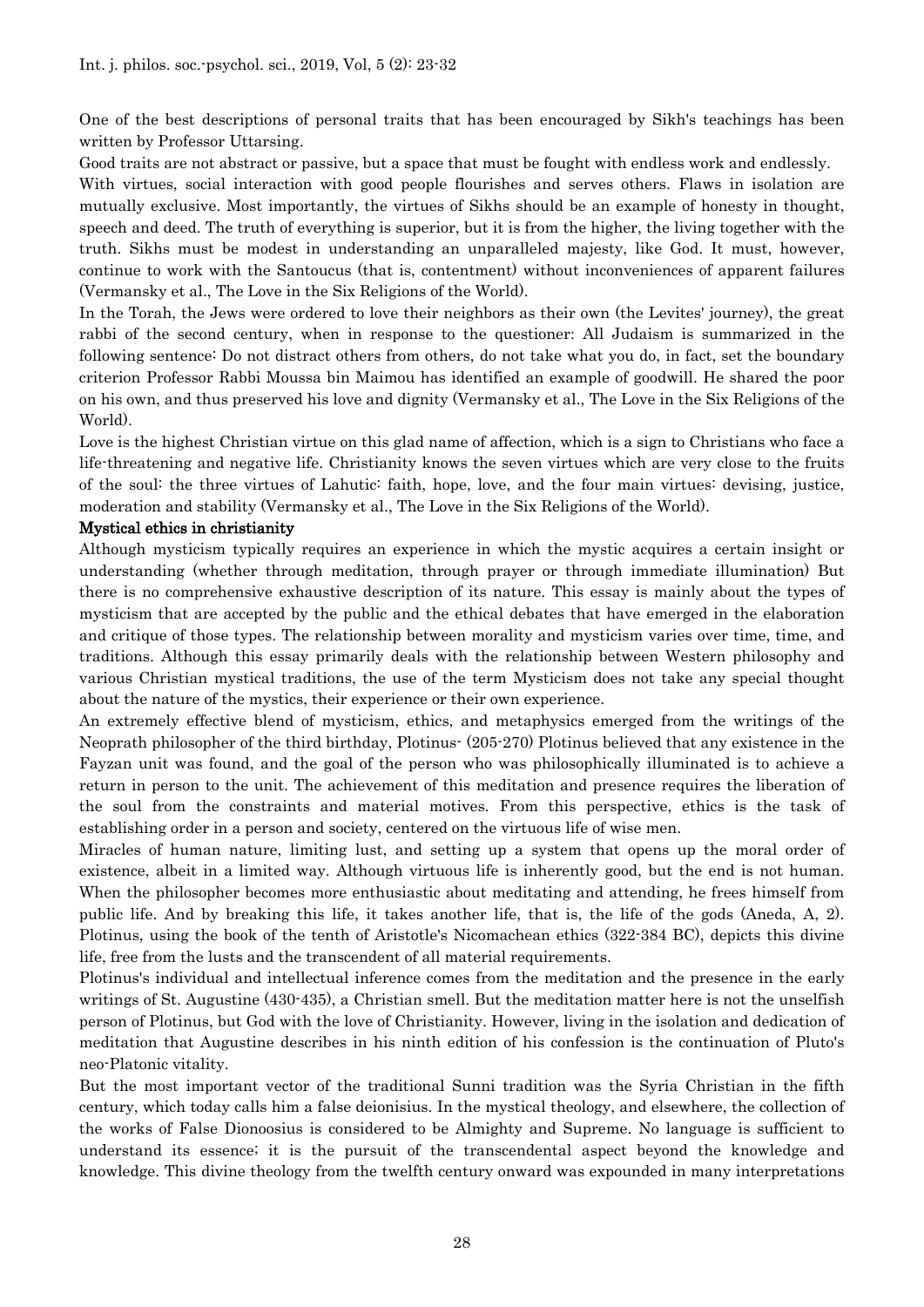and uses, including the interpretations of Thomas Aquinas (1225-1225) and Meister Eckhart (1260-1327). Eckhart expanded the practical aspects of Plotinus mysticism into a comprehensive collection of preachers[2](#page-6-0)

The second tradition can be considered the early medieval dynasties. The second tradition can be considered the early medieval dynasties. In the 12th Century Sistersian reform movement, this tradition has created a rich collection of works that link the mystical love with the disciplinary discipline. The perfection of the ambitious virtues allows the monk to rise up from the ladder of Ehsankah at that heart to receive Christ's full love. This tradition varies from a number of significant directions to the Neoplatonic tradition.

The emphasis on community and love, in proportion to Plotinus, gives more freedom to the public good. The emphasis on congregation and love, in addition, the inner transformation of the soul, rather than the termination of the material universe, is a necessary condition for the mystical success. As a result, the emphasis in works such as the treatise on the modest hardships of the saint Bernar Chloroei (91 or 1090- 1153) changes. In Bernard's opinion, the main form of moral evil is actually the cause of the fall of Satan, one has to do something to eradicate the oddity of self. Through thanksgiving, the Savage provides the wisdom and will in the soul in order to achieve the love of God, which is the mystical end, Bernard has greatly appreciated the greatness of his passion for the ghazals of sonnets. In the same tradition, Ellard Rivoli (1109-1167) writes two Ehsan mirror books and spiritual friendship. The recent book is a Christian response to the book De amicita [on friendship] Cicero (43-106 BC). Peter Leslie (d. 1182) Another cystriste in his treatise on conscience elaborates the relationship between the life of Tayyiba and the foolish conscience.

The twelfth century shows that it has another mystical tradition that relied on Christian life and unity with Christ. In this tradition, the most influential figure of the saint Francis of Asia (1281-1181). Francis and his early followers, with the exclusion of the worldly goods and in the pursuit of absolute poverty, saw themselves as part of that form of life that Jesus recommended in Matthew 19: 16-22.

For the early Francis, this life required a hangover for the proclamation and living of life only through ceremonies. Francis also had a sense of being one with all the creatures. This feeling of being alone was so complete that it was said that he had miraculously received Christ's injuries, or wound wounds, as the culmination of his mystical experience. Some of these tendencies were combined in the late mysticism of the Middle Ages, especially in Germany, where a rich mystical tradition in Rhineland emerged from the mystical theology of Meister Eckhart, following the false deity of St. Dionysius, to the austerity of the soul of Hanirish Sosu (1295-1366) A similar confluence of traditions helped the Spanish mystic flourish in the sixteenth century. The most famous face in this tradition was the Saints Theresa Avilais (1582-1515) and the Saints of John the Cross (1591-1542), both of whom emphasized the experience and the high point of the extreme discipline. This appetite was found in the sexual parables of St. John's poetry, although these poems can not be understood beyond the context of their spiritual interpretations.

The Protestant reformist movement and the final breakdown of the Christian tradition from the sixteenth century onwards led to debate about enthusiasm. In the face of competing interpretations of God's will, from the Ummah, the question that was posed was what is the decisive criterion of authority? If authority is not in the traditional religious system or the complex arguments of theologians, then it seems It can only be in the inspired person. The friendship association, which was founded around 1650, became known as the shake-ups. It is merely an example of a group that rejected the system of the traditional church and the reliance on theology in favor of inner light. The light through which the members of this association felt that they had to speak about important issues with the Ummah and the reckless. John Locke (1664- 1704) was the most well-known answer to the ethical and rational issues of passion.

In the discussion of enthusiasm, a series of interconnected issues about knowledge, authority, and experience that have a direct impact on morality is crystallized. A mystical experience often leads the mystic in a particular way of life. Or refers to a set of rules that should be issued in opposition to another

 $\overline{\phantom{a}}$ 

<span id="page-6-0"></span><sup>2</sup> Matin Journal Mat. 15 and 16 Summer 2002 Pages 75-80 Quoted by: Scia Davis Translated by Masud Sadeghi Aliabadi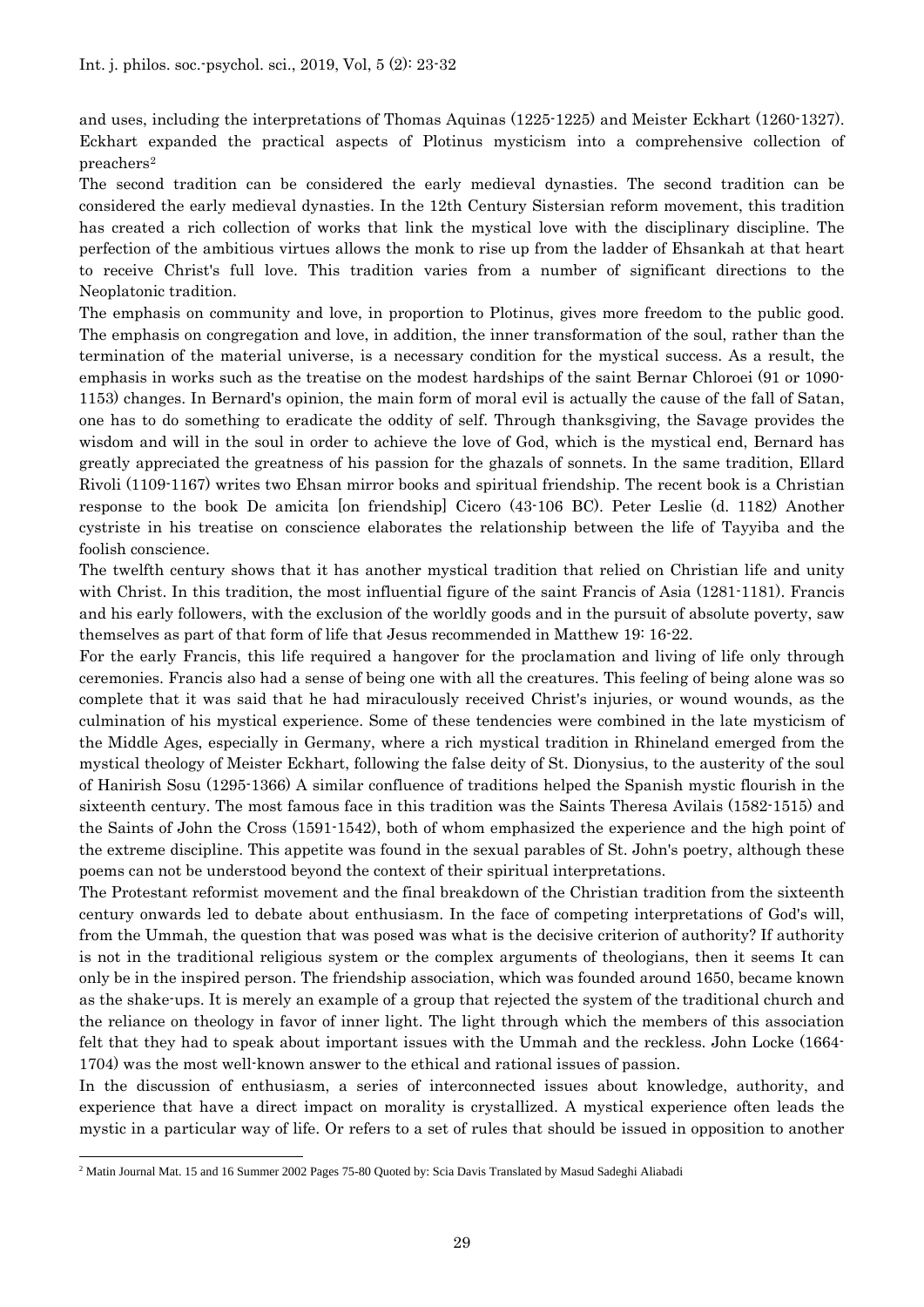set. But is there any constraint for mystic as an ethical subject? Are there any criteria for distinguishing between genuine and glamorous mystical experiences? The ethical significance of these questions increases when a person or group farther away from the authority of a formal congregation. Thus, the merit of the mystical experience in practical life was a crucial issue in the relationship between morality and all sorts of mysticism.

In the twentieth century, an example of the English American philosophical approach to this issue was the book, The Types of Religious Experience (1902) by William James (1810-1910)). Unfortunately, James's conclusion is that the mystical experience is justifiable only for self-mysticism itselfBecause there is no indication as to how this experience, based on the claim of the reference, enters into the moral life of the mystic and his community. Ordinary sayings that introduce the mystical experience as a single and indescribable experience that is spontaneated in the language of a tradition. There is no help in resolving specific moral issuesThe centimeters of the Catholic verses of mysticism and comparative religions, and in contrast to the morphologically biased, or potentially degenerate, of mysticism, argued American Robert Etichen, professor Zen, is a professor of deep ecology ethics based on the Buddhist ideal of Buddhism, while Arthur Danto, who has a Kantian position, believes that most forms of non-Western religious thought are metaphysical views The relationship between morality and mysticism is constantly changing.[3](#page-7-0)

#### Gandhi says**:**

There is only one truth in the world, and that is the identification of nature (self = self). Everyone who knows himself knows God and others, whoever does not know himself, has not known anything. In the world there is only one force and one freedom and justice, and that is the power of government over oneself. Everyone who has dominated himself has dominated the world. There is only one good thing in the world, and it is love for others like your own. In other words, make others like us. The rest of the issues are imagination and disbelief<sup>[4](#page-7-1)</sup>

#### School of Love (School of Knowledge)

There is another school of perfect man, which can be called the school of affection, and the school of knowledge means self-knowledge

Thousands of thoughts and thoughts in East Asia have existed since a few thousand years ago, and there are now very old Hindi books translated into Persian, such as Panichees that are superb.

Our Major Professor Allameh Tabataba'i - Salma Allah Almighty - When they read the Upanishads for the first time in a few years ago, they were very much alright and they said that there is a very large amount of these books that is less important.

In this school, the core of all human perfections is self-knowledge. This school says: Know yourself. Of course, you know yourself, as Socrates also said, and all the prophets have said that the Prophet of Islam has said that: everyone who knows himself knows his God, but in this school it is only on this point that you know yourself A book translated containing a number of Gandhi articles and letters is called my religion, which in my opinion is a good book. Gandhi says in this book I learned from the study of the Upanishads in three principles: these three principles for me were a lifetime guide to life. The first main thing Gandhi mentions is: There is only one truth in the universe, and it is the knowledge of the self, know yourselves Gandhi, based on the same subject, is so beautifully attacking the world of the Germans, [where] he says: She knows the world and does not know herself, and because she does not know herself, she also misses herself and talks about the world and the odd here, and her speech is superbly excellent Principle 2: Anyone who knows himself knows God and knows others

Principle 3: There is only one force [and one freedom and justice], and that is the power of self-control. Everyone dominates oneself, dominates other things, and is just as prevalent, and there is only one thing in the world, and that love of others is like his own, and in other words, others should be like

 $\overline{\phantom{a}}$ 

<span id="page-7-0"></span><sup>3</sup> Matin Journal Mat. 15 and 16 Summer 2002 Pages 80-84 Quoted by: Scia Davis Translated by Masud Sadeghi Aliabadi

<span id="page-7-1"></span><sup>4</sup> Gandhi The introduction of this book is my religion.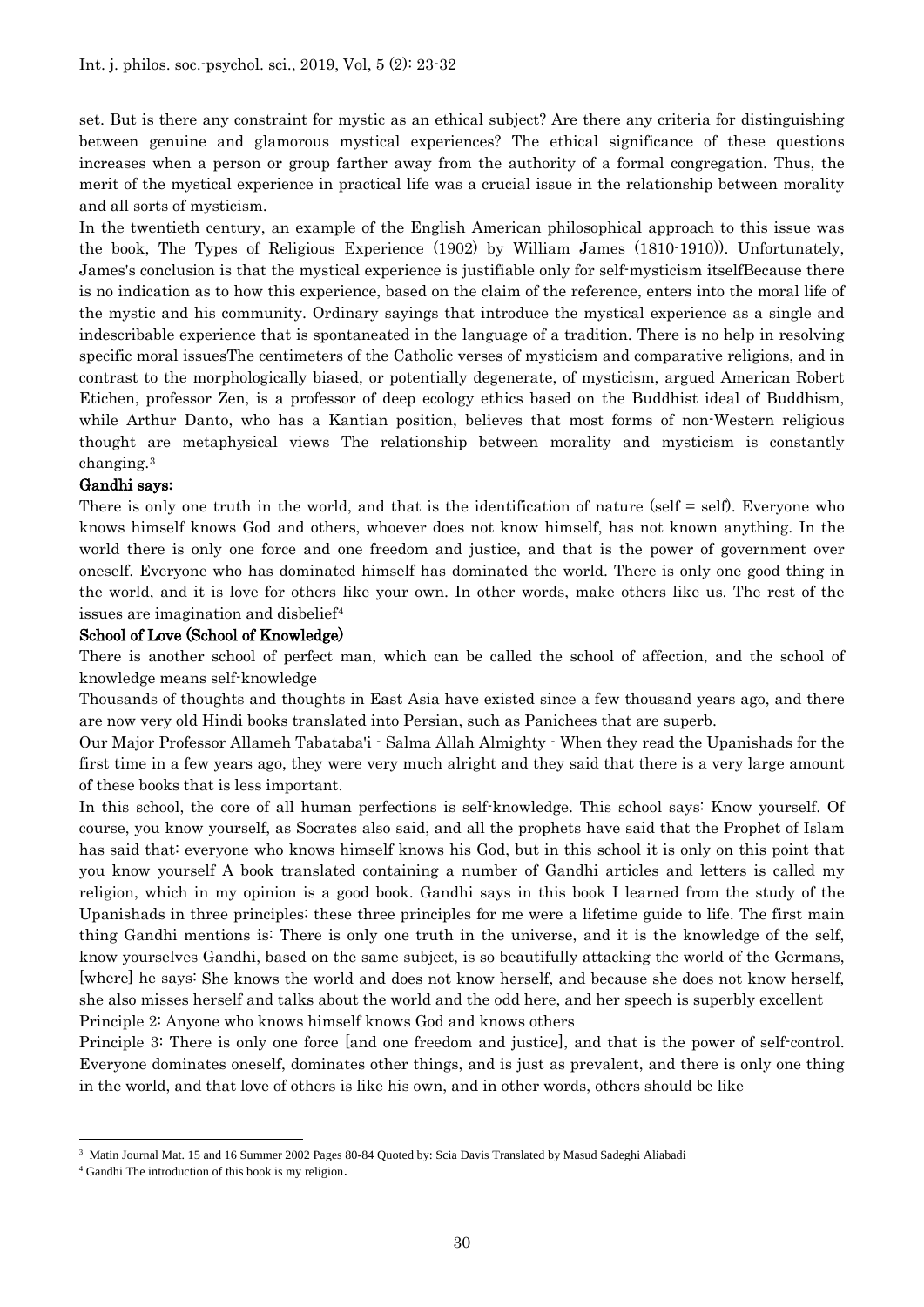You know, in Indian philosophy, there is a matter of meditation, the question is in the drowning itself. (Of course, it has now become a joke and other jokes, and I'm not saying that). The basis of Indian philosophy is to Thus, the perfect man in this school, that is, a person who knows himself, who knows himself, will dominate himself, and then, when he has dominated himself, he finds love for others.

recognize self and meditation and to reject memories and to discover their own truth and to find love for themselves. Now you want to put the school's name as a school of knowledge, or love school, name it whatever you (Morteza Motahhari, Beita) want.

#### Question from Allame Jafari

According to the teachings of the Indian philosophical system (systems), most of the yoga system, eastern schools, eastern schools, etc., according to Dunhuan, the mystic of the Indian, the most important thing to do is that human mindsets are turned off and the person achieves a deep inner silence. In this case, inner silence can be achieved by human beings. To achieve this goal, specific exercises, such as meditation, are suggested by these schools, which are largely rooted in the Veda culture. On the contrary, according to the teachings of Islam, the most important task of man, or in other words, is the only purpose created by man for itDeclaring servitude and worship against the Creator of the universe. According to the teachings of the Qur'an, this is the most direct way referred to in the Qur'an: Alm is the name of the alimm, or the people of Allah, who say that the Qur'an is the true one,[5](#page-8-0)

O children of Adam, I have not vowed with you to worship Satan, because he is your open enemy, and that you serve me, this is the right path.

The question now is whether there is a difference between these two attitudes. Is the one that Imam Ali (as) identified as introducing God to self-knowledge, which is expressed through these schools, mostly Hindi, or better, Vedic? And finally, do meditation exercises, along with the teachings of Islam and the goals of Islam, or not? (Javadi and Jafari, Beita)

#### Response

The results of introspection and introspection, which have an ancient history, have a positive effect on the power of man's illusions and imaginations

You brother of the intellect of a tail with your own tail is in your tail and spring

It's Rumi's purpose to do the inner work and go over to this spring and fall.

The sharp waves of the seas of the soul are one hundred bad hurricanes of Noah

Human beings must have an introspection and try to make these waves meaningful from the point of view of logical thinking, from the point of view of high mystical intuitions - not negative mysticism. Almost most people do not manage to manage themselves and neglect their imaginations and illusions. In our mysticism, it is the name of that care. It is a matter of care that human beings take moments of the week and day, the world of intuition, or the world of thought, and take some of the fork of the soul, fork, and fork of personality from the world of matter and material. In fact This is a positive result of this issue and is not specific to the Veda and Buddha.

Ebadullah Zenova, My Influence, Before I Tuzenova and Hspsova, Before You Calculate Your Believers Before Your Breath Assessed With The Prophet, Before Your Bills Calculate Yourself,

Certainly, paying attention to the account, internal thinking, and internal calculation and care. These issues also exist in our mystical books. But whether to put it as a goal of life or not? No, because it does not come to know about facts and facts. Only one man is abstracted-that is, abstraction-that is, it does not exactly indicate who is?

#### Discussion and Conclusion

From the perspective of mysticism, the perfect man is the man in which all human values grow in him, and none of them become immature and everyone grows in harmony with each other, and each of these

 $\overline{\phantom{a}}$ 

<span id="page-8-0"></span> $5$  vassin, verse 60.